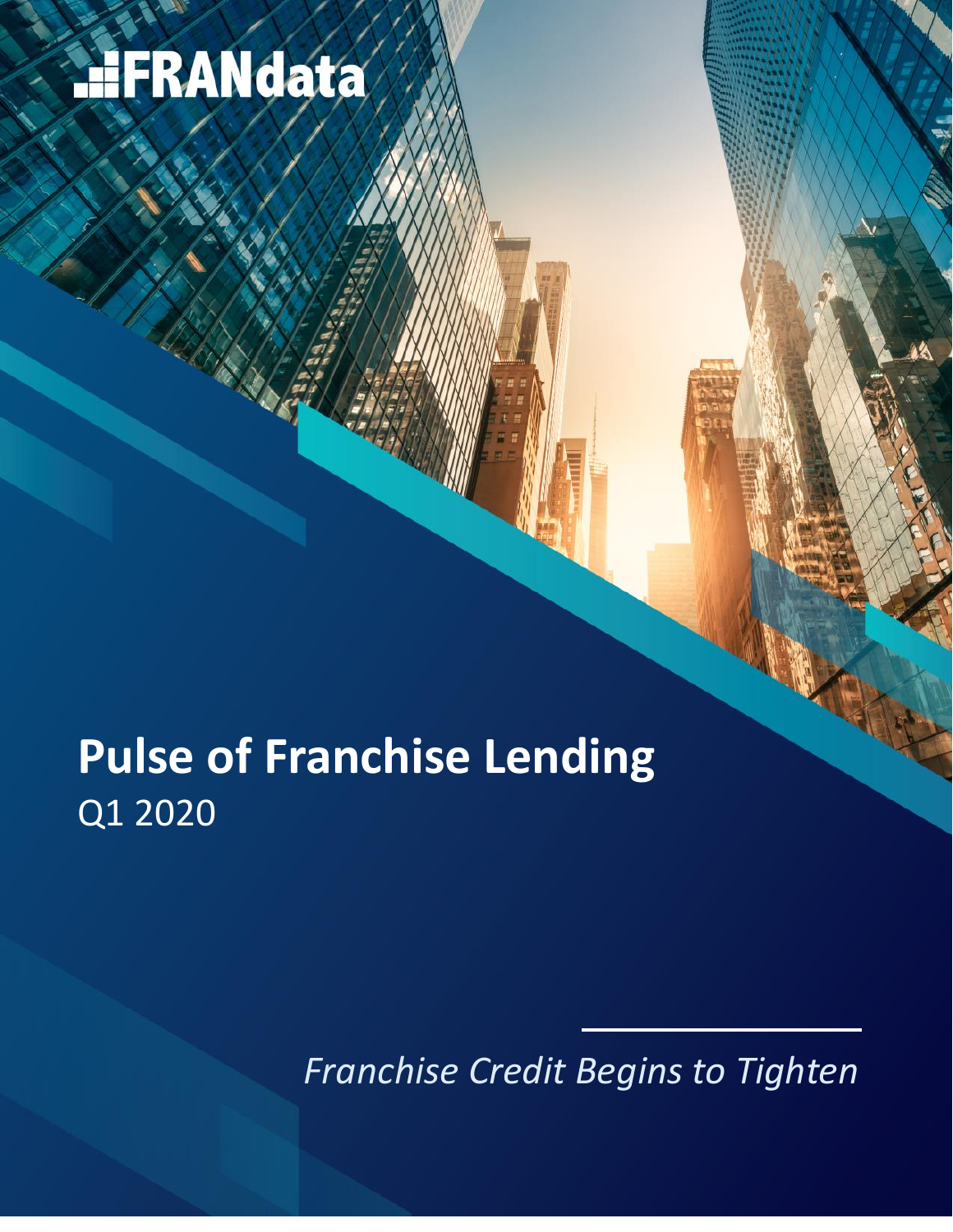© 2020, FRANdata, Inc. All rights reserved. Unauthorized reproduction is strictly prohibited. Information is based on best available resources. Opinions reflect judgment at the time and are subject to change. All other trademarks are the property of their respective companies. For additional information, go to www.frandata.com.

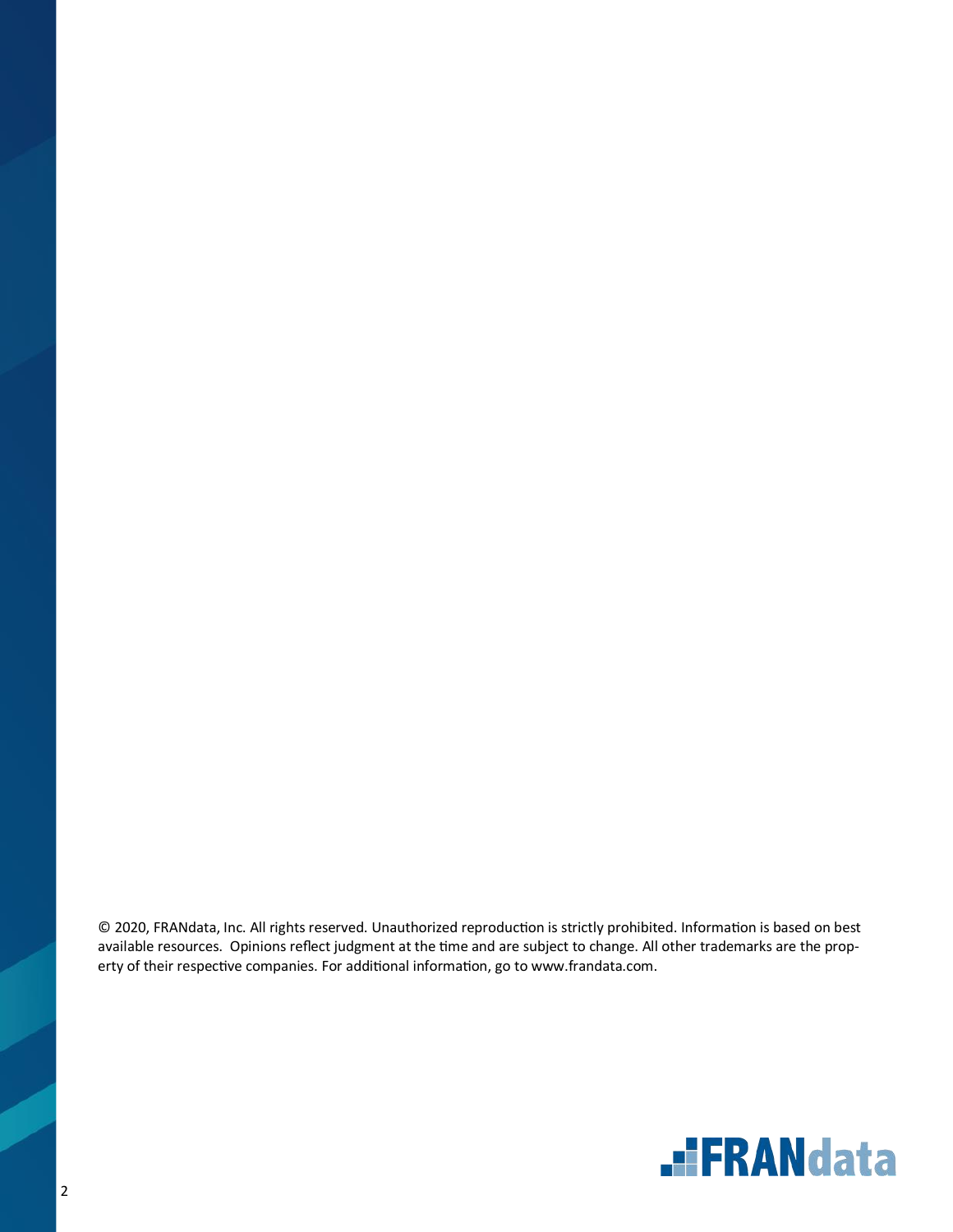As franchising enters a new decade, FRANdata reached out to franchise lenders to get a better understanding of the state of franchise lending.

The last decade was a period of unparalleled economic expansion and easy access to capital. There are now signs that economic expansion is ending.

If this expansion slows, or even stops, what will be the impact on franchise lending?

David Swift VP Data and Analytics FRANdata

#### Executive Summary

FRANdata's intelligence gathering with lenders revealed a number of challenges and concerns banks will be facing in the first six months of 2020. The bank's surveyed in this report represent average revenues of \$315m and average total assets of over \$8.5 billion.

The most consistent issues were:

- A plurality of lenders (40%) have a negative view of the lending environment in the first six months
	- $\Rightarrow$  Credit officers have a more negative outlook than business development officers
- Lenders are beginning to experience a decrease in the credit quality of franchisee borrowers
	- $\Rightarrow$  Some franchisors are approving new franchisees they would have rejected a few years ago due to credit or liquidity/net worth issues
- Underwriting requirements have begun to tighten for many of the respondents
	- $\Rightarrow$  Many lenders expect this trend to continue throughout 2020
- The interest rate environment has been hugely important to attracting business, but lenders are also facing an increase in competition for borrowers from other banks
	- $\Rightarrow$  SBA lenders noted that many transactions that would have been SBA loans a few years ago are now getting approved as conventional loans
- Lenders are generally positive about how their bank has positioned their portfolio, but have concerns that other lenders have overextended themselves
- Lenders are placing an increasing premium on working with the right brands that have strong performance metrics and who have not allowed their prospect screening standards to slide
	- $\Rightarrow$  Nearly a quarter of respondents identified FRANdata's FUND report as a valuable tool in understanding the credit risk of brands

### Methodology

To get an understanding of the state of franchise lending, FRANdata reached out to over 40 franchise lenders who on average have revenues of \$315 million, and total assets of over \$8.5 billion. Both business development and credit sides are represented in this study. They were asked a series of questions about what they had experienced recently and what they expected in the next six months. These questions were then scored to provide a numeric weighting for each respondent.

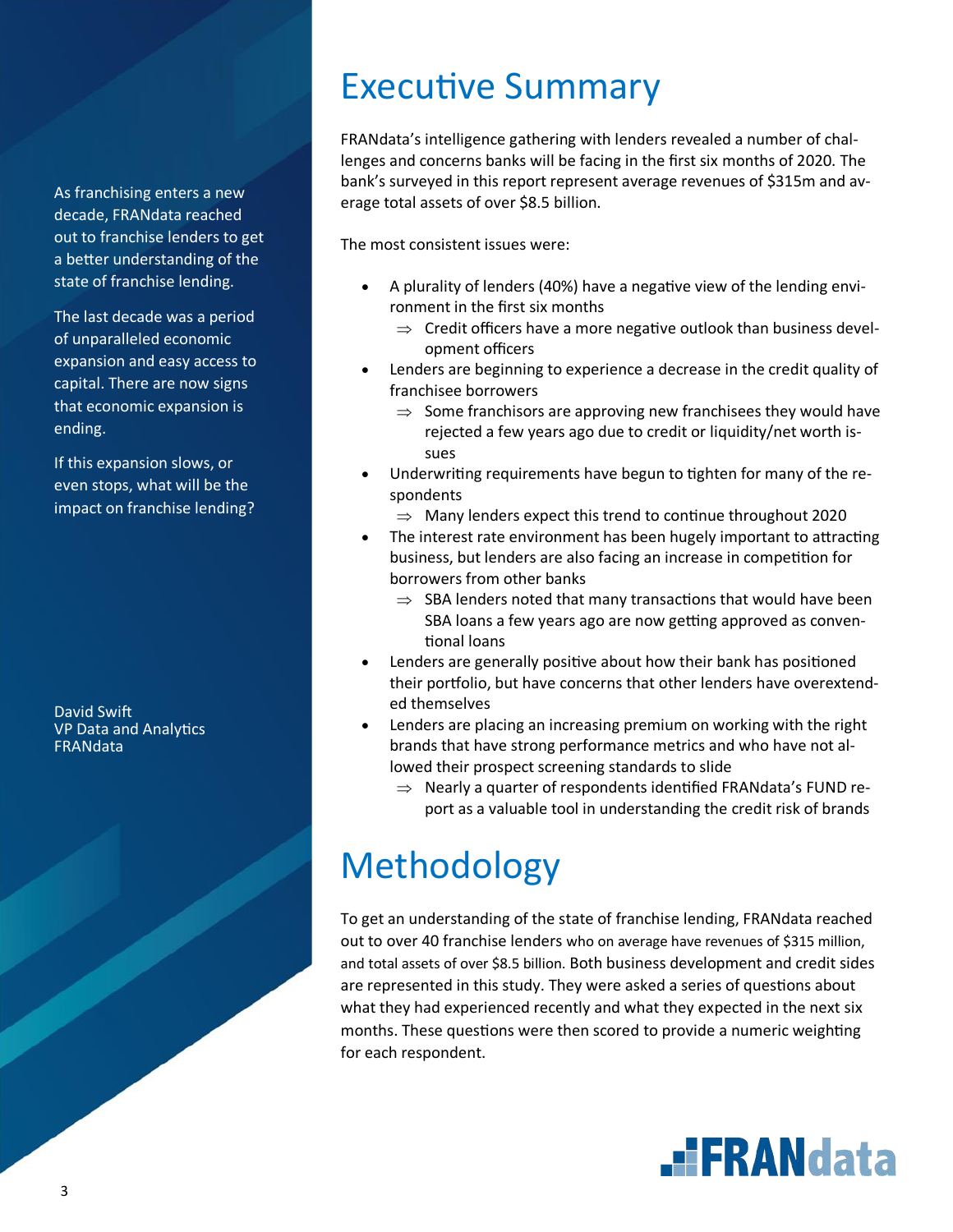### **Results**

*FRANdata found that franchise lenders as a group have a slightly negative view of the landscape. Business development officers have an almost uniformly more positive outlook than underwriters, but both groups have concerns.* 

The biggest area of divergence between business development and credit is the current state of applicants, and what sort of applicants are expected to emerge in the next six months. Business development officers, as a set, are slightly positive on credit quality of applicants they've seen in the last six months, and they are, almost uniformly, positive on their expectations of credit quality in the next six months.



*"It is feeling like 2007 all over again. Franchisors are digging deeper into their pipeline, signing up people they might not have otherwise."*

*- Lender Respondent*

On the other hand, credit officers are slightly negative on recent credit history, and expect the quality of applicants to deteriorate in the first six months of 2020.

There is evidence to support the credit officer responses, as an analysis of recent SBA loan performance shows that franchise loan performance is slipping with an increase in charge-offs as compared to non-franchise loans.

Table 1 (following page) looks at franchise and non-franchise loan performance for the 2011 to 2015 SBA books as of Q3 2019. For the 2011, 2012, and 2013 books, loan performance for franchise and non-franchisee loans is nearly identical. In addition, each year has a lower charge-off rate than the year before at the same level of maturity.





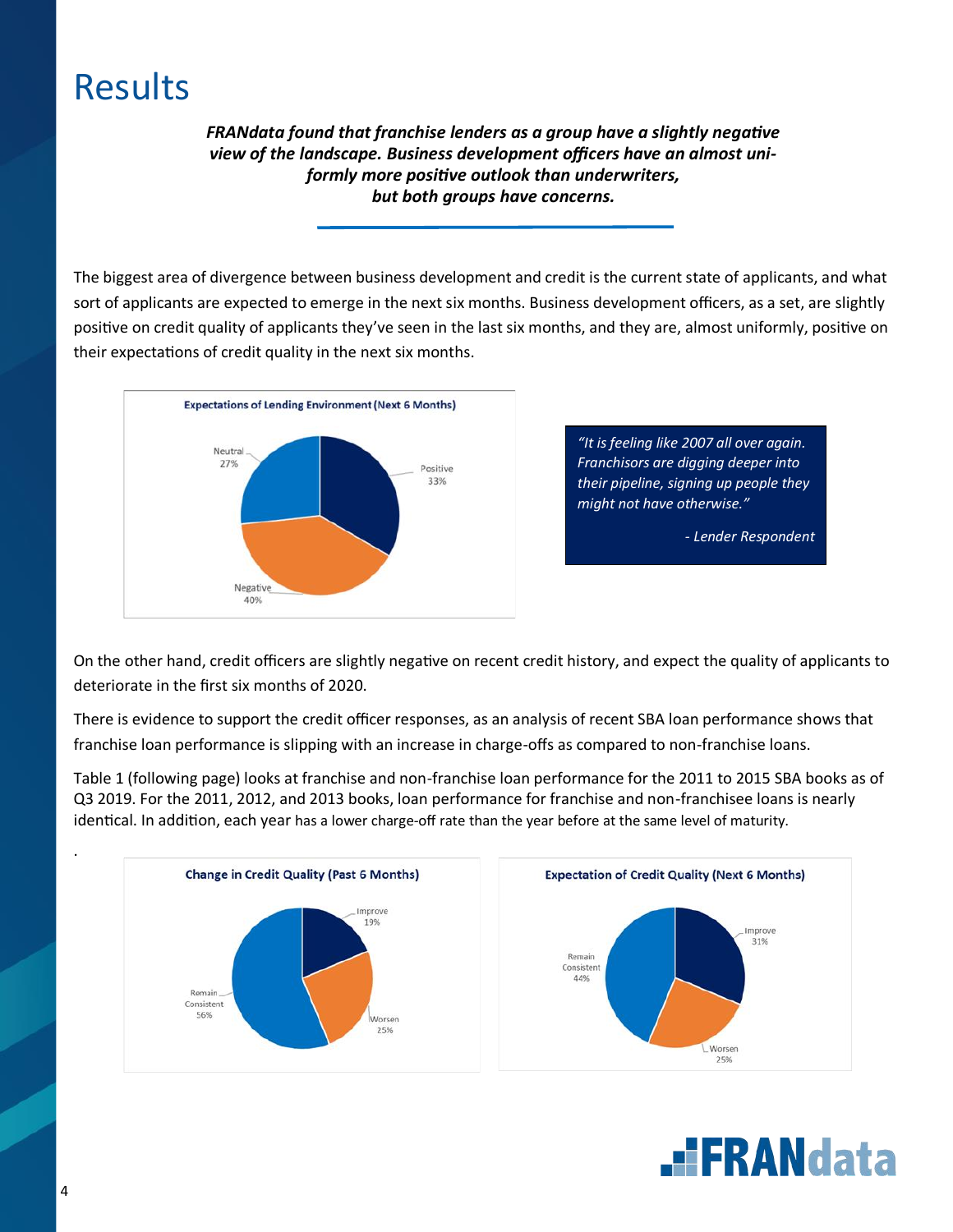

Table 2 examines the 2014 to 2017 books. In these books, we see that not only are franchise charge-offs increasing compared to non-franchise loans but each book, until 2017, has a steeper slope than the year before.



These trends highlight the concerns credit officers raised regarding the overall quality of franchise applicants. It also suggests lenders will be tightening credit standards, something that appears to already have begun.

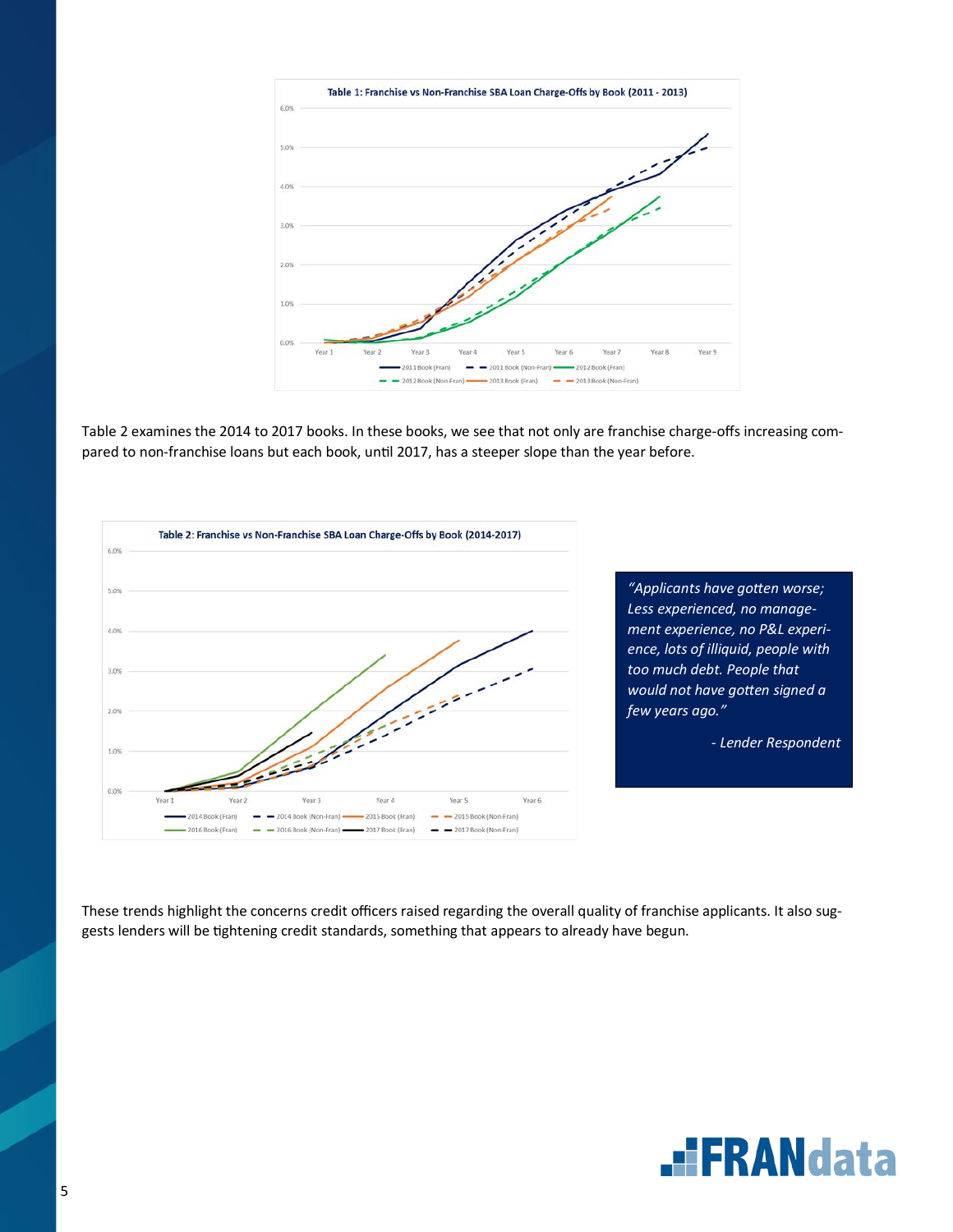



Both business development officers and credit officers report that underwriting requirements began to tighten in 2019, and both groups expect that trend to continue in 2020.

*"Because of portfolio issues we had to tighten underwriting standards. We've put more emphasis on the franchisee's management experience." - Lender Respondent* Another common theme mentioned by the respondents was increased competition. Many lenders noted that they are seeing more banks going after the same deals. There has also been a trend of increased competition from conventional lenders approving deals that a few years ago would have been SBA transactions.

Some SBA lenders felt an economic downturn or increase in rates might actually benefit their business. One lender said, "If a recession decreases competition from conventional lenders, SBA lending opportunities might actually improve."

**"I think the best brands will be okay. If competition for consumers increased, the bad brands will be pushed out."**

Another SBA concern mentioned by a few lenders is the ROBS program. There are concerns that if the SBA changes the requirements for the program, ROBS loans will no longer be profitable for banks to pursue, which would limit potential capital sources for franchisees.

Another recurring theme FRANdata identified in the responses was the importance of working with the right brands, in the right sectors. Most of the lenders are positive about franchising but feel that bad brands will likely get pushed out of the market in the next recession. This creates a huge premium of ensuring they are working with the best possible brands and fully understand all the risks associated with the brand and their sectors. One lender said, "I think the best brands will be okay. If competition for consumers increased the bad brands will be pushed out."

Lenders also mentioned concerns about three sectors: restaurants, boutique fitness, and hotels. Lenders attached red flags to these three sectors because of concerns about future performance. A number of lenders mentioned seeing difficulties in restaurant portfolios that are keeping them out of that space. Nearly 30% of the respondents mentioned boutique fitness as a potential bubble with too much growth and too many new brands.

**"Recently, it seems like anyone with a rowing machine in their basement has opened a gym."**

One lender said, "Recently, it seems like anyone with a rowing machine in their basement has opened a gym."

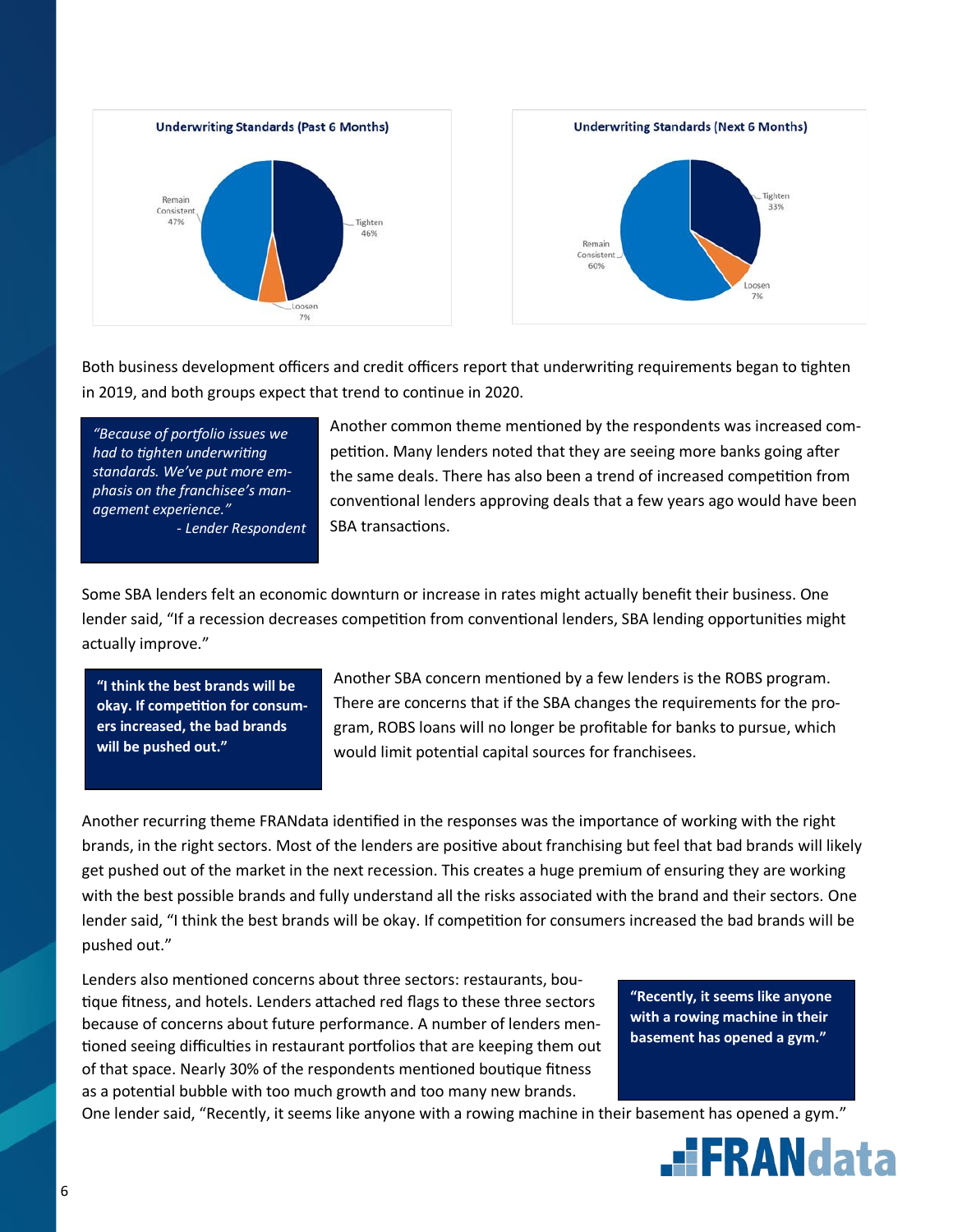#### *Approximately, 25% of the respondents specifically identified FRANdata's FUND reports as an important tool for understanding and evaluating the potential risk a brand might create for their franchisees.*

Internal analysis of our FUND score highlights the predictive ability of the FUND score to understand potential loan losses. We tested this relationship and found that it had a .61 correlation. One lender described the FUND score as an invaluable tool for their underwriting team.

| <b>FUND Score</b> | <b>Updated Expected</b><br><b>Loan Performance</b> | <b>Prior Expected Loan</b><br><b>Performance</b> |
|-------------------|----------------------------------------------------|--------------------------------------------------|
| >800              | >98.4%                                             | $>97.2\%$                                        |
| 700-800           | 91.0%-98.4%                                        | 92.1%-97.2%                                      |
| 600-700           | 87.4%-91.0%                                        | 86.9%-92.1%                                      |
| 500-600           | 76.5%-87.4%                                        | 81.9%-86.9%                                      |
| <500              | <76.5%                                             | $< 81.9\%$                                       |

The change in loan performance by FUND score, since the FUND score's inception to now, also highlights what the surveyed lenders are saying about the importance of good brands and ties in the trends observed in the SBA charge-off data. **Brands with high FUND scores have seen their loan performance rate improve, while brands that are really struggling have begun to perform worse.** 

A final point that lenders highlighted, was that most banks feel good about their portfolio's position while still feeling generally negative about the economy and lending as a whole. Almost every lender felt their institution is well prepared for a downturn and that, while they expect loan losses to increase, their portfolio of brands would be stable.

**"The FUND score has been an invaluable tool in improving our underwriting standards."**